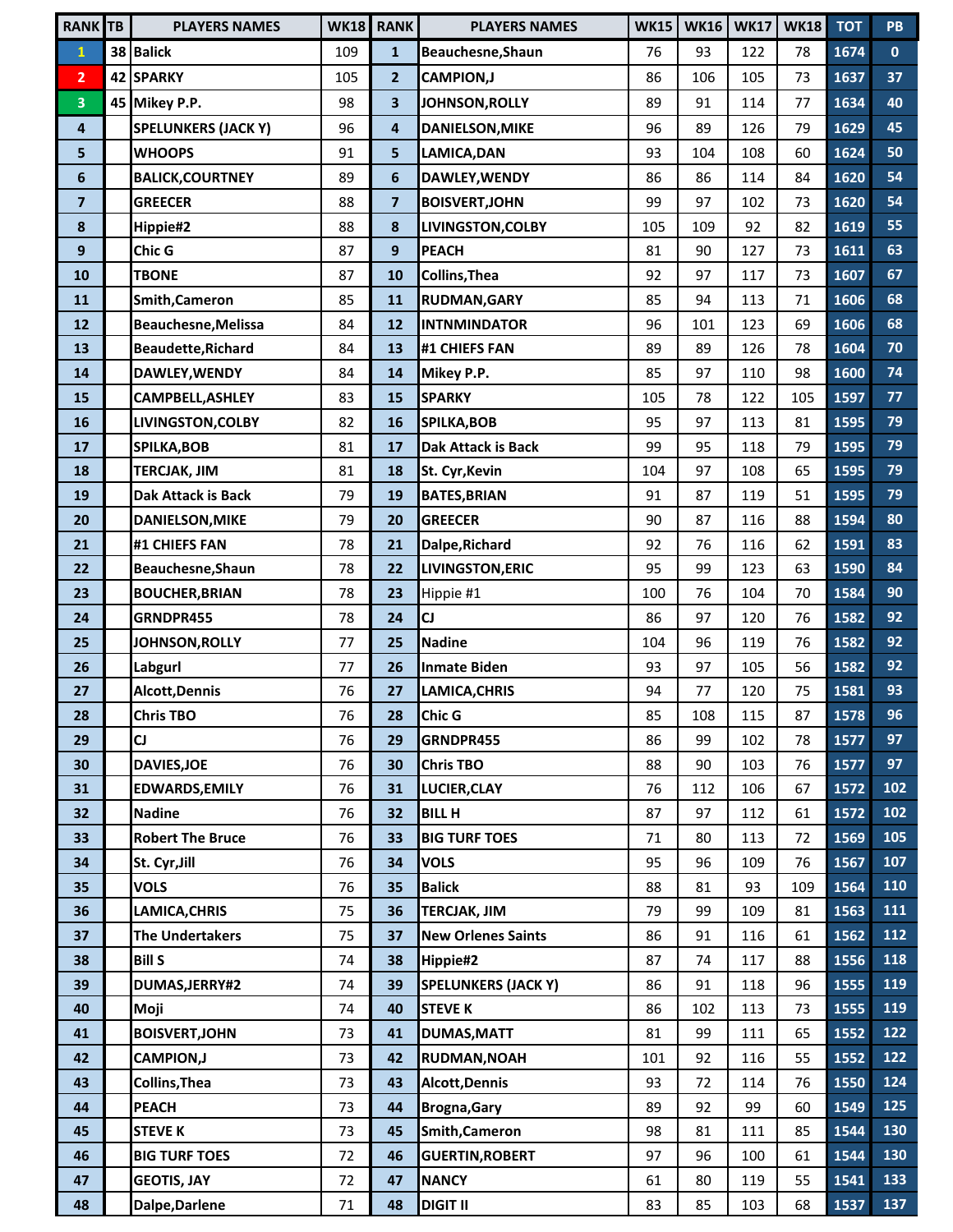| <b>RANK</b> TB | <b>PLAYERS NAMES</b>            |    | WK18 RANK | <b>PLAYERS NAMES</b>            | <b>WK15</b> | <b>WK16</b> | <b>WK17</b> | <b>WK18</b> | <b>TOT</b> | PB  |
|----------------|---------------------------------|----|-----------|---------------------------------|-------------|-------------|-------------|-------------|------------|-----|
| 49             | RUDMAN, GARY                    | 71 | 49        | <b>DAVIES, JOE</b>              | 93          | 81          | 112         | 76          | 1534       | 140 |
| 50             | <b>SNOOK</b>                    | 71 | 50        | Roy, Micci                      | 92          | 85          | 113         | 63          | 1525       | 149 |
| 51             | Hippie #1                       | 70 | 51        | <b>Bill S</b>                   | 60          | 80          | 123         | 74          | 1524       | 150 |
| 52             | <b>ROY, ROB</b>                 | 70 | 52        | <b>GSNEY</b>                    | 101         | 66          | 120         | 55          | 1524       | 150 |
| 53             | <b>INTNMINDATOR</b>             | 69 | 53        | <b>CAMPBELL, BOB</b>            | 84          | 88          | 108         | 62          | 1523       | 151 |
| 54             | Johnson, B.L                    | 69 | 54        | <b>Robert The Bruce</b>         | 90          | 93          | 114         | 76          | 1522       | 152 |
| 55             | <b>DIGIT II</b>                 | 68 | 55        | <b>DUMAS, JERRY</b>             | 95          | 88          | 113         | 66          | 1522       | 152 |
| 56             | Dupre, Kevin                    | 68 | 56        | <b>Beaudette, Richard</b>       | 81          | 98          | 116         | 84          | 1518       | 156 |
| 57             | <b>STROKE OF LUCK</b>           | 68 | 57        | <b>EDWARDS, EMILY</b>           | 100         | 101         | 113         | 76          | 1515       | 159 |
| 58             | <b>DIAMOND DAVE</b>             | 67 | 58        | RUDMAN, CHARLIE                 | 70          | 101         | 104         | 50          | 1511       | 163 |
| 59             | <b>DIGGER DAVE</b>              | 67 | 59        | <b>TBONE</b>                    | 85          | 113         | 112         | 87          | 1510       | 164 |
| 60             | John and Pat                    | 67 | 60        | Moji                            | 82          | 84          | 110         | 74          | 1509       | 165 |
| 61             | LUCIER, CLAY                    | 67 | 61        | <b>BALICK, COURTNEY</b>         | 67          | 83          | 118         | 89          | 1506       | 168 |
| 62             | <b>WICKED PISSAH</b>            | 67 | 62        | ZMAYEFSKI, Robin                | 80          | 75          | 99          | 60          | 1505       | 169 |
| 63             | <b>DUMAS, JERRY</b>             | 66 | 63        | SMITH, AJ                       | 87          | 66          | 127         | 61          | 1503       | 171 |
| 64             | <b>DUMAS, MATT</b>              | 65 | 64        | <b>GEOTIS, JAY</b>              | 85          | 88          | 99          | 72          | 1502       | 172 |
| 65             | Dumas, Rodney                   | 65 | 65        | <b>Marie H</b>                  | 97          | 96          | 92          | 60          | 1501       | 173 |
| 66             | St. Cyr, Kevin                  | 65 | 66        | <b>GUERTIN, GARY (RIP Gary)</b> | 88          | 101         | 81          | 58          | 1501       | 173 |
| 67             | 4 Petes Sake                    | 63 | 67        | <b>PAT MCC</b>                  | 75          | 70          | 107         | 63          | 1499       | 175 |
| 68             | Deadwood 2                      | 63 | 68        | <b>DIGGER DAVE</b>              | 81          | 65          | 118         | 67          | 1497       | 177 |
| 69             | LIVINGSTON, ERIC                | 63 | 69        | <b>DIAMOND DAVE</b>             | 77          | 79          | 113         | 67          | 1494       | 180 |
| 70             | <b>PAT MCC</b>                  | 63 | 70        | Dumas, Rodney                   | 77          | 80          | 109         | 65          | 1486       | 188 |
| 71             | Roy, Micci                      | 63 | 71        | <b>KURTIE W</b>                 | 88          | 89          | 110         | 48          | 1479       | 195 |
| 72             | <b>Aqualung</b>                 | 62 | 72        | <b>Aqualung</b>                 | 76          | 103         | 77          | 62          | 1478       | 196 |
| 73             | CAMPBELL, BOB                   | 62 | 73        | <b>PETER</b>                    | 89          | 97          | 102         | 61          | 1475       | 199 |
| 74             | Dalpe, Richard                  | 62 | 74        | <b>WHOOPS</b>                   | 76          | 66          | 104         | 91          | 1473       | 201 |
| 75             | <b>HAGGERTY, KEVIN</b>          | 62 | 75        | Johnson, B.L                    | 84          | 95          | 113         | 69          | 1473       | 201 |
| 76             | <b>BILL H</b>                   | 61 | 76        | CAMPBELL, ASHLEY                | 101         | 88          | 93          | 83          | 1472       | 202 |
| 77             | <b>BOUCHER, CHAS</b>            | 61 | 77        | St. Cyr, Jill                   | 75          | 91          | 95          | 76          | 1470       | 204 |
| 78             | <b>GUERTIN, ROBERT</b>          | 61 | 78        | <b>TINKER</b>                   | 89          | 90          | 88          | 58          | 1465       | 209 |
| 79             | Johnson, Chris                  | 61 | 79        | <b>SNOOK</b>                    | 101         | 63          | 115         | 71          | 1463       | 211 |
| 80             | <b>New Orlenes Saints</b>       | 61 | 80        | <b>WEW</b>                      | 97          | 99          | 92          | 55          | 1459       | 215 |
| 81             | <b>PETER</b>                    | 61 | 81        | DUMAS, JERRY#2                  | 78          | 77          | 105         | 74          | 1458       | 216 |
| 82             | SMITH, AJ                       | 61 | 82        | <b>WICKED PISSAH</b>            | 62          | 82          | 105         | 67          | 1443       | 231 |
| 83             | <b>SZRUBASTORM</b>              | 61 | 83        | John and Pat                    | 89          | 90          | 91          | 67          | 1438       | 236 |
| 84             | <b>Brogna, Gary</b>             | 60 | 84        | <b>Beauchesne, Melissa</b>      | 72          | 90          | 101         | 84          | 1435       | 239 |
| 85             | LAMICA, DAN                     | 60 | 85        | <b>LIVINGSTON, HEATHER</b>      | 68          | 76          | 129         | 54          | 1429       | 245 |
| 86             | Marie H                         | 60 | 86        | Labgurl                         | 84          | 86          | 73          | 77          | 1423       | 251 |
| 87             | ZMAYEFSKI, Robin                | 60 | 87        | LIVINGSTON, COOPER              | 79          | 105         | 123         | 44          | 1423       | 251 |
| 88             | <b>DUNCAN, DEBBIE</b>           | 58 | 88        | <b>HAGGERTY, KEVIN</b>          | 92          | 85          | 89          | 62          | 1422       | 252 |
| 89             | <b>GUERTIN, GARY (RIP Gary)</b> | 58 | 89        | Danielson, Dave                 | 106         | 0           | 87          | 46          | 1420       | 254 |
| 90             | <b>TINKER</b>                   | 58 | 90        | <b>ROY, ROB</b>                 | 85          | 74          | 0           | 70          | 1412       | 262 |
| 91             | <b>Inmate Biden</b>             | 56 | 91        | <b>STROKE OF LUCK</b>           | 97          | 88          | 80          | 68          | 1411       | 263 |
| 92             | <b>GSNEY</b>                    | 55 | 92        | China Joe                       | 0           | 89          | 110         | 0           | 1406       | 268 |
| 93             | <b>NANCY</b>                    | 55 | 93        | <b>DEADWOOD</b>                 | 77          | 0           | 114         | 54          | 1403       | 271 |
| 94             | RUDMAN, NOAH                    | 55 | 94        | <b>OLSEN, JACK W.</b>           | 65          | 102         | 102         | 51          | 1399       | 275 |
| 117            | <b>WEW</b>                      | 55 | 117       | <b>BOUCHER, CHAS</b>            | 60          | 73          | 129         | 61          | 1391       | 283 |
| 95             | DALPE, MIKE                     | 54 | 95        | <b>TREVOR C</b>                 | 67          | 77          | 104         | 0           | 1390       | 284 |